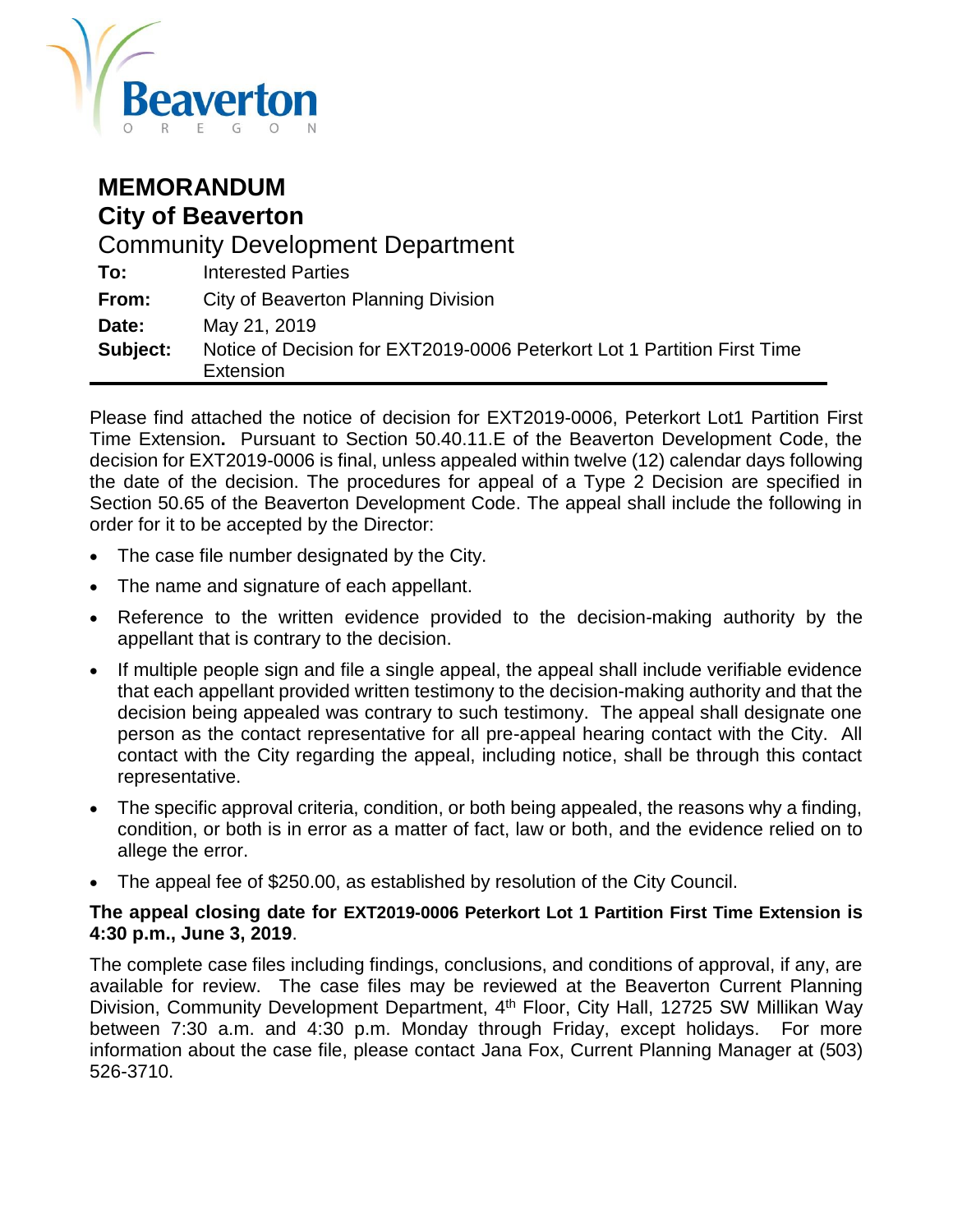# **NOTICE OF DIRECTOR'S DECISION**

| DATE:                                 | May 21, 2019                                                                                                                                                                                                                                                                                                                                                                                                                                                                                      |
|---------------------------------------|---------------------------------------------------------------------------------------------------------------------------------------------------------------------------------------------------------------------------------------------------------------------------------------------------------------------------------------------------------------------------------------------------------------------------------------------------------------------------------------------------|
| TO:                                   | <b>All Interested Parties</b>                                                                                                                                                                                                                                                                                                                                                                                                                                                                     |
| FROM:                                 | Jana Fox, Current Planning Manager                                                                                                                                                                                                                                                                                                                                                                                                                                                                |
| PROPOSAL:                             | EXT2019-0006 Peterkort Lot 1 Partition First Time Extension                                                                                                                                                                                                                                                                                                                                                                                                                                       |
| <b>LOCATION:</b>                      | At the northwest corner of the intersection of SW Cedar Hills<br>Boulevard and SW Barnes Road. Lot 200 of Washington<br>County Assessor's Map 1S103AB.                                                                                                                                                                                                                                                                                                                                            |
| <b>SUMMARY:</b>                       | The applicant, J. Peterkort Company, is seeking a time<br>extension for a previously approved Preliminary Partition<br>(LD2016-0027). The approvals for the Preliminary Partition<br>would have expired on March 20, 2019. The request for a time<br>extension, if approved, would extend the expiration date of the<br>original approval by two (2) years, to March 20, 2021. This the<br>first time extension request. No changes to the originally<br>approved application are being proposed. |
|                                       | No changes to the originally approved designs are proposed<br>with this application. All critical facilities required for this<br>development were evaluated during the review of the original<br>applications referenced above. All conditions of approval still<br>apply.                                                                                                                                                                                                                       |
| <b>PROPERTY</b><br><b>OWNER:</b>      | J. Peterkort & Company<br>9455 SW Barnes Road, Suite 690<br>Portland, OR 97225                                                                                                                                                                                                                                                                                                                                                                                                                    |
| <b>APPLICANT'S</b><br>REPRESENTATIVE: | James P. Draudt<br>9455 SW Barnes Road, Suite 695<br>Portland, OR 97225                                                                                                                                                                                                                                                                                                                                                                                                                           |
| <b>DECISION:</b>                      | APPROVAL of EXT2019-0006 Peterkort Lot 1 Partition First<br>Time Extension, subject to conditions identified at the end of<br>this report.                                                                                                                                                                                                                                                                                                                                                        |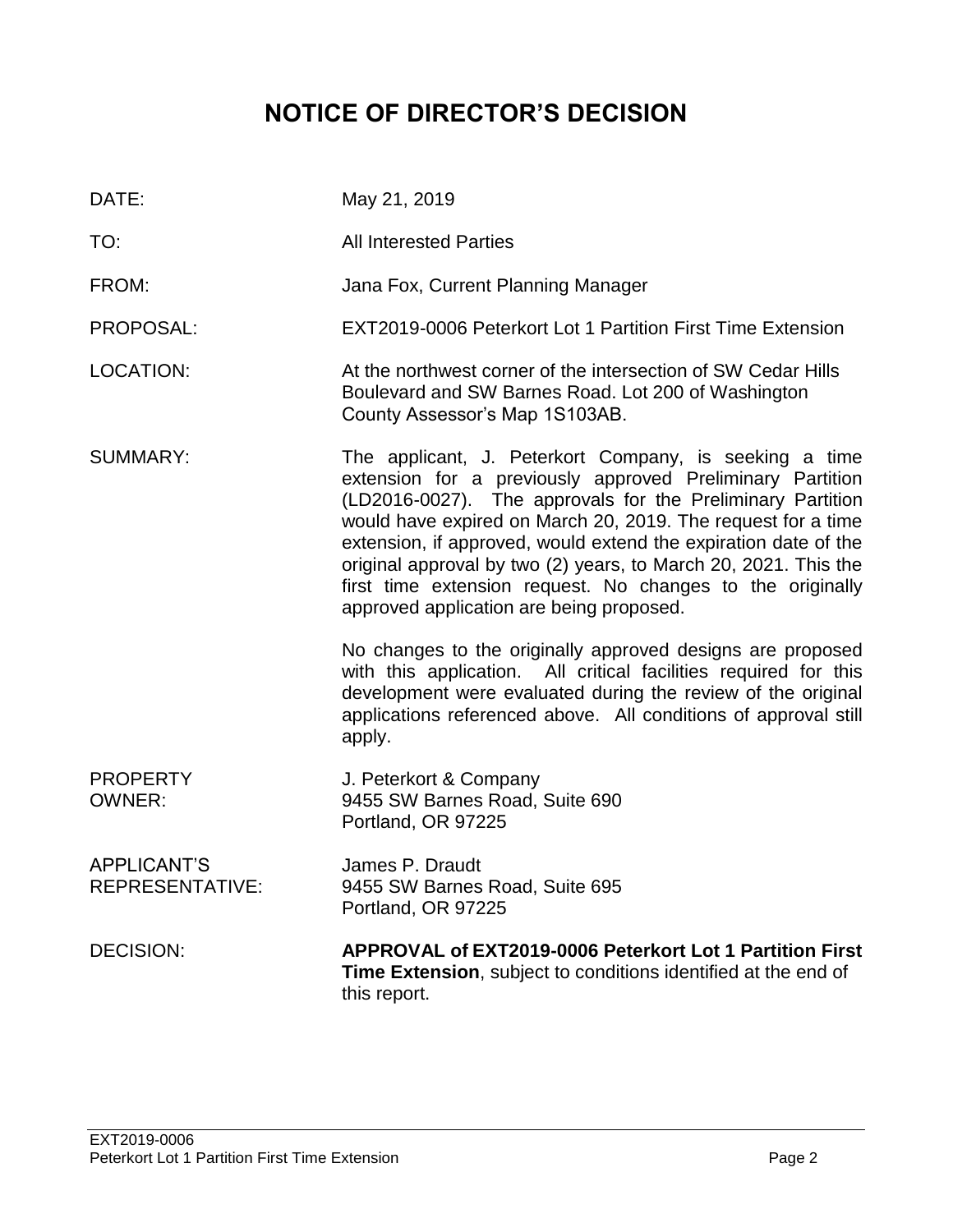## **Key Application Dates**

| <b>Application</b> | <b>Submittal Date</b>         | <b>Deemed Complete</b> | 120-Day*        | $365 - Day**$  |
|--------------------|-------------------------------|------------------------|-----------------|----------------|
|                    | EXT2019-0006   March 18, 2019 | April 17, 2019         | August 15, 2019 | April 17, 2020 |

\* Pursuant to Section 50.25.8 of the Beaverton Development Code, the City will reach a final decision on an application within 120 calendar days from the date that the application was determined to be complete or deemed complete unless the applicant agrees to extend the 120 calendar day time line pursuant to subsection 9 or unless State law provides otherwise.

\*\* The total of all extensions may not to exceed 365 calendar days from the date the application was deemed complete. This is the latest date by which a final written decision on the proposal can be made.

## **Existing Conditions Table**

| <b>Zoning</b>                      | R1-Urban Standard Density                                                                                                                                                               |                                                                                                                                   |  |  |
|------------------------------------|-----------------------------------------------------------------------------------------------------------------------------------------------------------------------------------------|-----------------------------------------------------------------------------------------------------------------------------------|--|--|
| <b>Current</b>                     | Primarily Vacant with a Kinder Care located in the northeast corner of the                                                                                                              |                                                                                                                                   |  |  |
| <b>Development</b>                 | site.                                                                                                                                                                                   |                                                                                                                                   |  |  |
| <b>Site Size &amp;</b><br>Location | At the northwest corner of the intersection of SW Cedar Hills Boulevard and<br>SW Barnes Road. Lot 200 of Washington County Assessor's Map 1S103AB<br>and is approximately 20.38 acres. |                                                                                                                                   |  |  |
| <b>NAC</b>                         | <b>Central Beaverton</b>                                                                                                                                                                |                                                                                                                                   |  |  |
| Surrounding<br><b>Uses</b>         | Zoning:<br>North: R7<br>South: CC<br>East: R1, R2, R4, SC-S<br>West: SC-HDR                                                                                                             | Uses:<br>North: THPRD Park<br>South: Vacant<br>East: Single Family, Multi-family, resource<br>area & vacant land.<br>West: Vacant |  |  |

## **Public Comments Received:**

- Exhibit 3.1 Email from Jay Freyensee, dated May 14, 2019
- Exhibit 3.2 Email from Sokhorn Yim, dated May 15, 2019<br>Exhibit 3.3 Email from Dan Peters, dated May 15, 2019
- Email from Dan Peters, dated May 15, 2019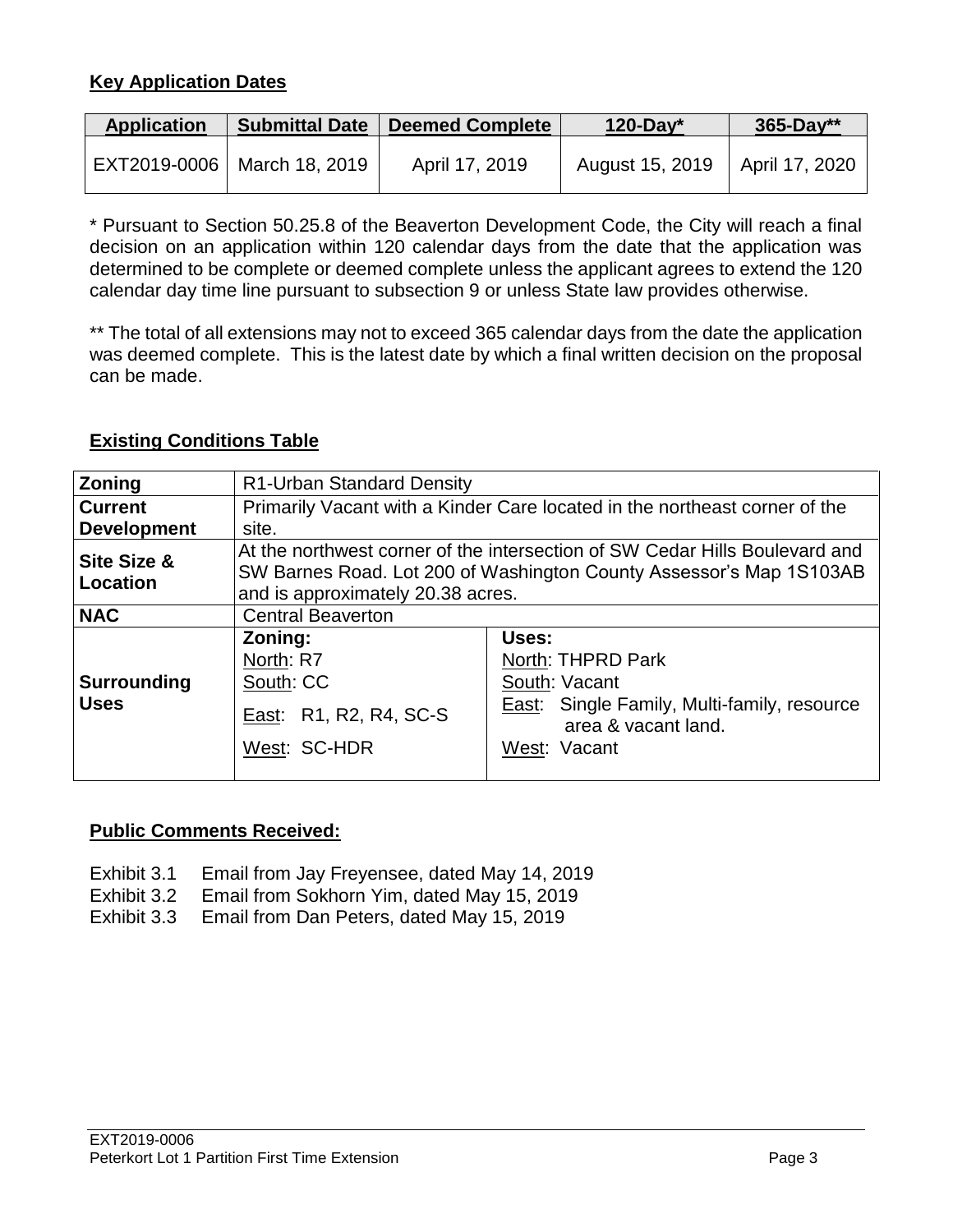## **TABLE OF CONTENTS**

## **PAGE No. Section A: Facts and Findings for EXT2019-0006 Peterkort Lot 1 Partition First Time Extension** 5-7 **Section B: Conditions of Approval** 8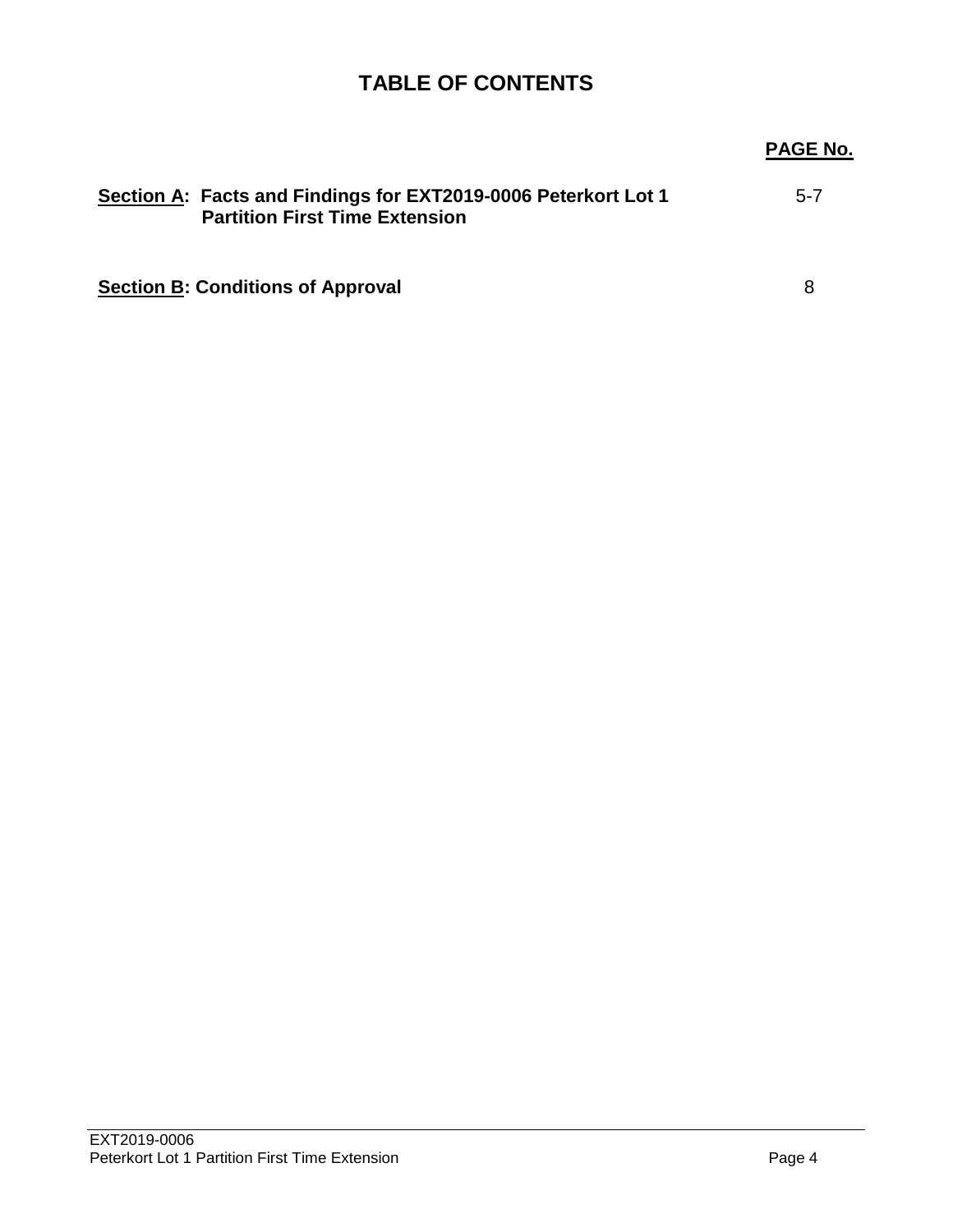## **ANALYSIS AND FINDINGS FOR Peterkort Lot 1 Partition First Time Extension EXT2019-0006**

#### **Section 50.93 Extension of a Decision**

*1. An application to extend the expiration date of a decision made pursuant to the Development Code may be filed only before the decision expires as provided in Section 50.90. or before the decision expires as provided in the appropriate subsection of the specific application contained in Chapter 40 (Applications).*

#### Facts and Findings

The expiration date of LD2016-0027 is March 20, 2019. The applications for extension were filed on March 18, 2019, prior to the expiration of the decision.

#### **Therefore, staff finds that this requirement is met.**

*2. The following land use decisions are not subject to extensions of time: Director's Interpretation (Section 40.25.), Home Occupation (Section 40.40.), Loading Determination (Section 40.50.), Parking Requirement Determination (Section 40.55.15.1.), Shared Parking (Section 40.54.15.2.), Use of Excess Parking (Section 40.54.15.3.), Sign (Section 40.60.), Solar Access (Section 40.65.), Temporary Mobile Sales (Section 40.80.15.1.), Temporary Non-Mobile Sales (Section 40.80.15.2.), and all Zoning Map Amendment (Section 40.97.) applications.*

#### Facts and Findings

This is an extension for a Preliminary Partition application, which is not listed in Section 50.93.2 as applications not subject to extensions of time.

#### **Therefore, staff finds that this requirement is met.**

3. *A land use decision may be extended no more than two (2) times.*

#### Facts and Findings

This is the first request to extend the expiration date for this application.

## **Therefore, staff finds that this requirement is met.**

4. *Extension of a land use decision for an application not listed in Section 50.93.2. may be granted for a period of time not to exceed two (2) years, will be subject to a Type 2 review procedure, and must be found to be consistent with the approval criteria listed in Section 50.93.6.*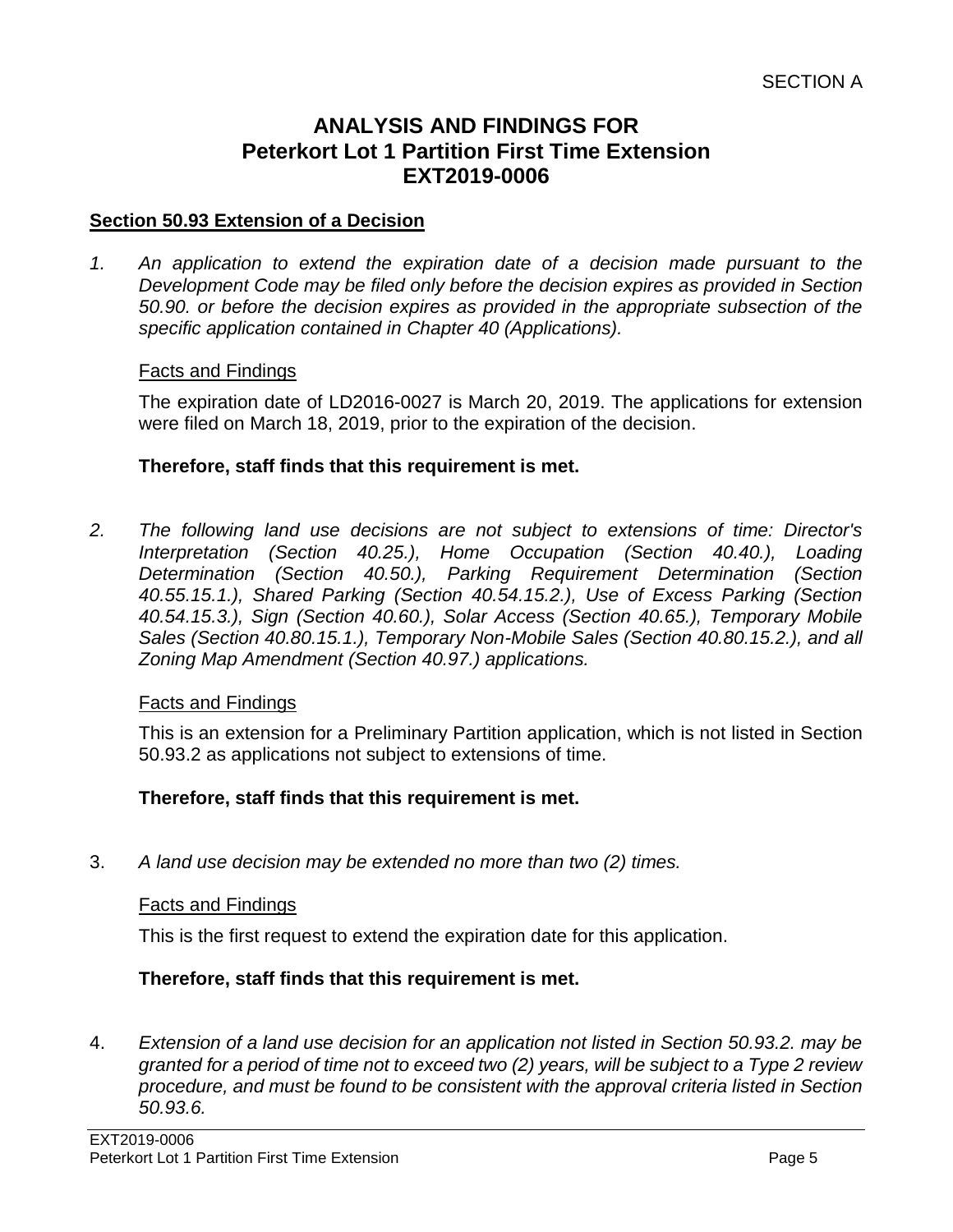## Facts and Findings

This is the first application for a time extension and has been processed according to the procedure for a Type 2 application, as specified in Chapter 50 of the City of Beaverton Development Code.

## **Therefore, staff finds that this requirement is met.**

5. *Extension requests shall provide mailed public notice to those parties identified in Section 50.40.2. In addition, the notice shall be mailed to the parties of record contained in the initial land use decision and any prior extension of time decision.*

## Facts and Findings

Public notice for this time extension was mailed to: the applicant/property owner, Central Beaverton NAC Chair, all property owners within a three hundred foot radius (in accordance with Section 50.40. There were no additional parties of record from the initial land use decision as no public comment was received.

## **Therefore, staff finds that this requirement is met.**

- *6. In order to approve an extension of time application, the decision making authority shall make findings of fact based on evidence provided by the applicant demonstrating that all the following criteria are satisfied.* 
	- *A. It is not practicable to commence development within the time allowed for reasons beyond the reasonable control of the applicant.*
	- *B. There has been no change in circumstances or the applicable regulations or Statutes likely to necessitate modification of the decision or conditions of approval since the effective date of the decision for which the extension is sought.*
	- *C. The previously approved land use decision is not being modified in design, use, or conditions of approval.*

## Facts and Findings

According to the applicant, buffer easements are required on a portion of the subject property from the creek and sensitive areas. These easement are being prepared but are not yet complete. Washington County requires that the easements be established in separate documents rather than recorded on the plat. The easements must benefit Clean Water Services and the applicant is currently negotiating with CWS as to necessary language. The applicant also notes that numerous staff who previously worked with the consulting firm who is doing the work have left the firm which has caused interruptions to the work. Staff concurs that the additional time that is needed to get the easements in place and work with CWS make it not practicable to commence development within the time allowed, however the applicant has taken steps to move forward with development.

Staff finds that no significant changes have occurred to the applicable regulations that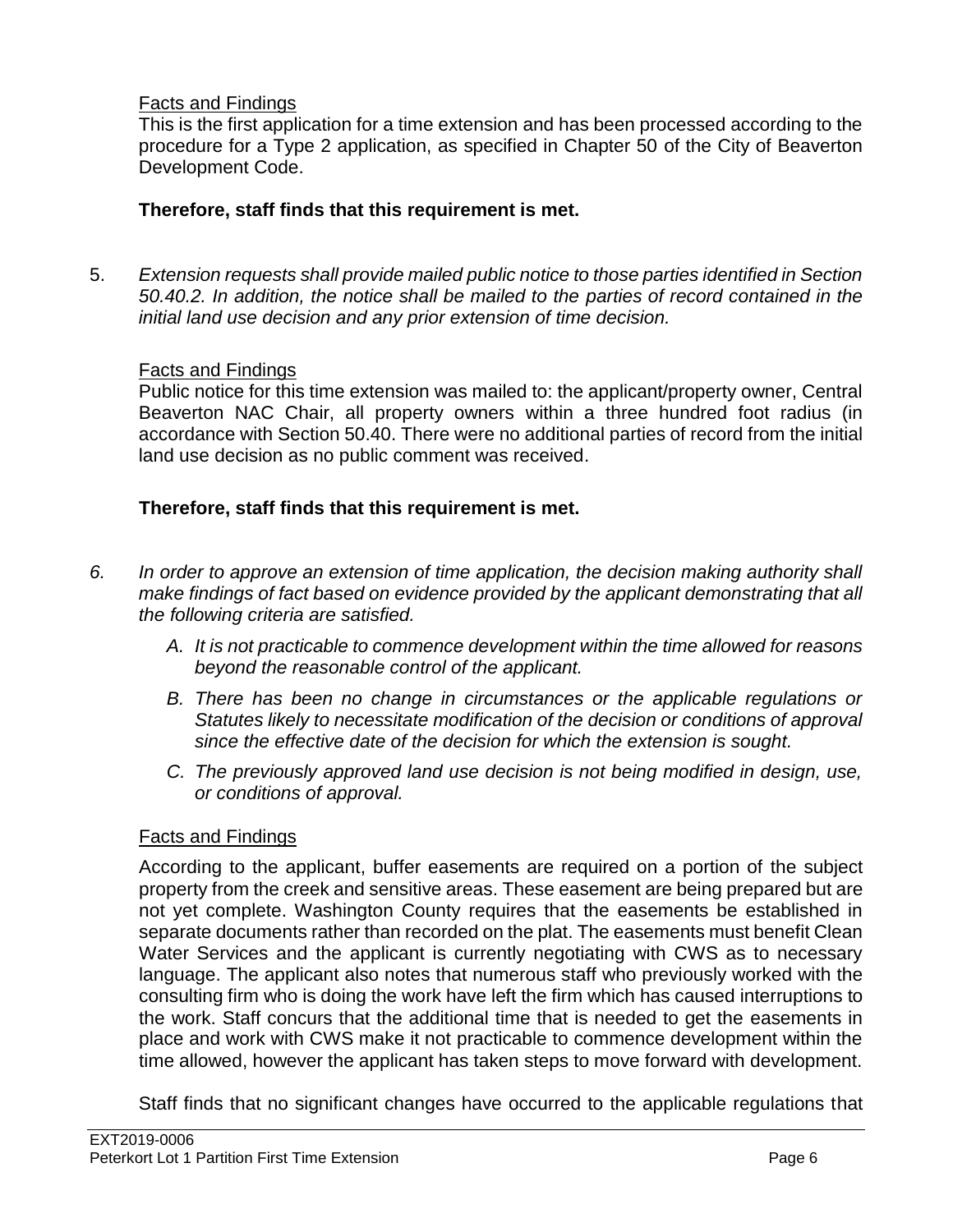would result in the modification of the decision or the conditions of approval. The properties continue to be zoned Urban High Density (R1) and this request to extend the expiration date of the original approval contains no proposals to make any changes to the approved plans. No other regulations have come into effect by the City's partner agencies which would necessitate a new review of the previously approved applications.

The applicant does not propose any changes or modifications to the previously approved project or conditions of approval.

## **Therefore, staff finds the proposal meets the criterion for approval.**

## **SUMMARY OF FINDINGS**

For the reasons identified above, staff finds that the request for Extension of a Decision approval is supported within the approval criteria findings, noted above, for Section 50.93 of the Development Code.

Staff has provided findings, and recommended conditions of approval that show how this proposal meets the necessary technical requirements identified in Section 40.03 of the Development Code. Based on the facts and findings presented, the Director concludes that the proposal, **EXT2019-0006 Peterkort Lot 1 Partition First Time Extension meets all the requirements.**

## **DECISION**

Based on the facts and findings presented, staff **APPROVES EXT2019-0006 Peterkort Lot 1 Partition First Time Extension** subject to the applicable conditions identified in Section B, herein.